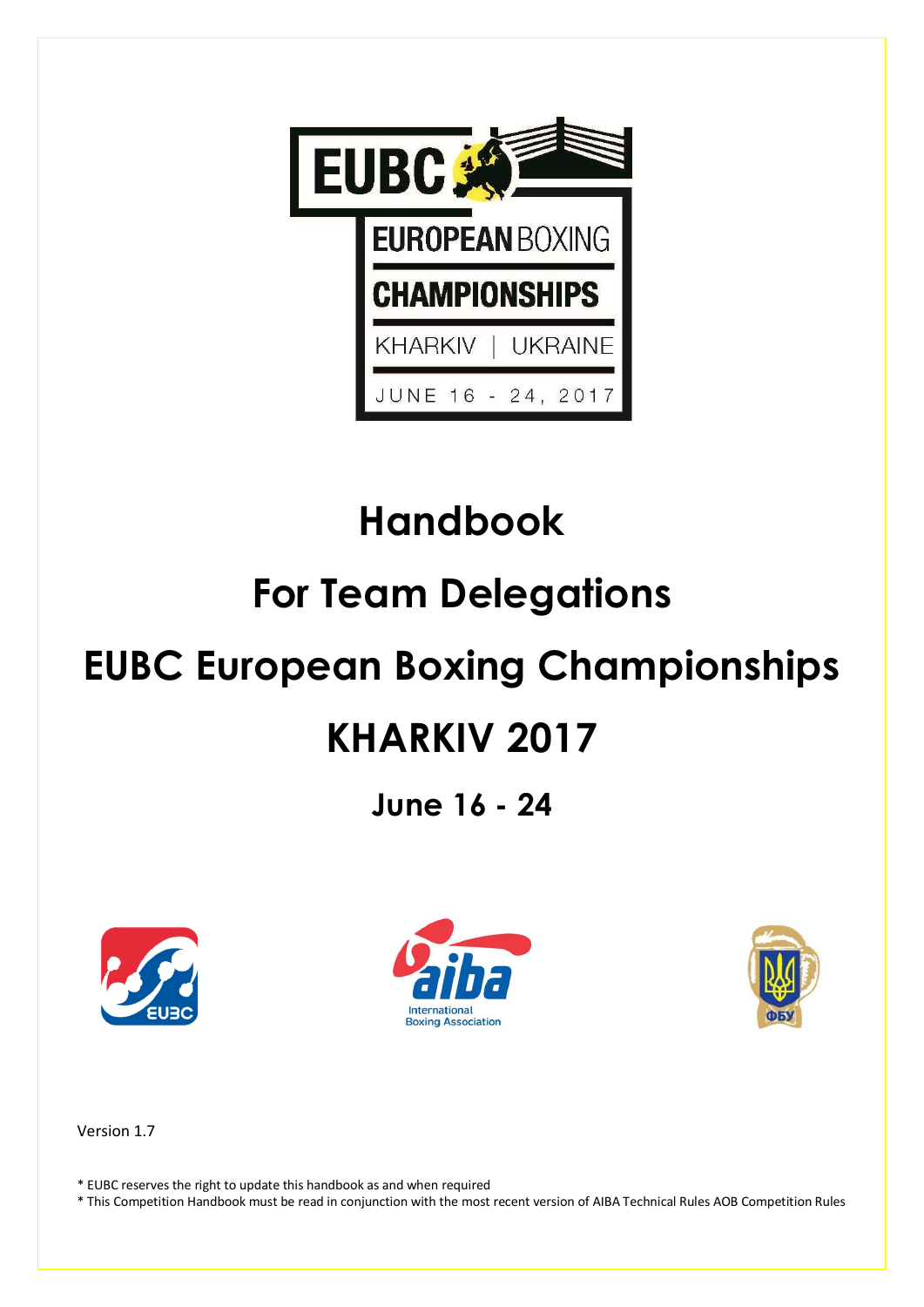

TO: AIBA and EUBC National Member Federations DATE: April 26, 2017 SUBJECT: EUBC European Boxing Championships, Kharkiv 2017

Dear Presidents and Secretaries General,

It is my great pleasure to extend an invitation to all AIBA and EUBC National Member Federations to participate in the upcoming EUBC European Boxing Championships which will be held from June 16 to 24 in Kharkiv, Ukraine!

I would like to highlight the great importance of this Continental Event that will qualify the top ranked eight boxers in each weight category to AIBA World Boxing Championships Hamburg 2017.

If you have any questions in regards to the competition, please contact the EUBC Office at eubc.office@gmail.com.

EUBC is very much looking forward to meet you at this wonderful Continental Championships in Ukraine.

Sincerely yours,

francoferinell

**Franco Falcinelli**

#### **EUBC President**

TO: AIBA and EUBC National Member Federations DATE: April 26, 2017 SUBJECT: EUBC European Boxing Championships, Kharkiv 2017

Dear Presidents and Secretaries General, Dear Colleagues and Friends

I look forward to welcoming all European National Team Delegations, AIBA Family members and guests at the 2017 EUBC European Boxing Championshipsin Kharkiv, Ukraine! It will be the first ever Elite Continental Championships staged in our country and we are working hard to make this tournament a memorable one for all of you!

I encourage you to address any questions you may have to the LOC office at kharkiv17@gmail.com

Ukrainian Boxing Federation wishes you all success in your preparation for Kharkiv 2017!

Sincerely yours,

**VolodymyrProdyvus**

**Ukrainian Boxing Federation President**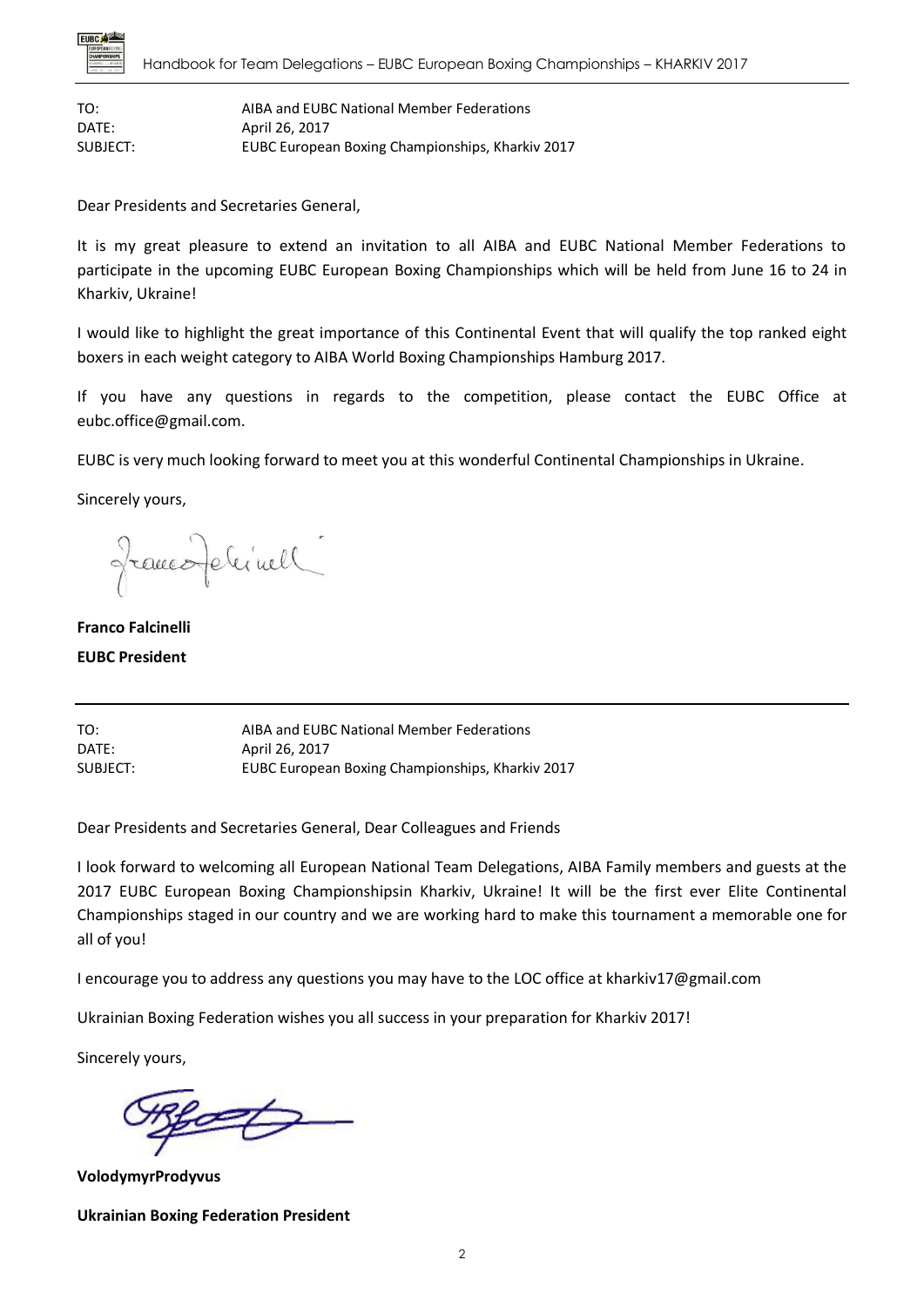

#### **TABLE OF CONTENTS**

| 1.  |  |
|-----|--|
| 2.  |  |
| 3.  |  |
| 4.  |  |
| 5.  |  |
| 6.  |  |
| 7.  |  |
| 8.  |  |
| 9.  |  |
| 10. |  |
| 11. |  |
| 12. |  |
| 13. |  |
| 14. |  |
| 15. |  |
| 16. |  |
| 17. |  |
| 18. |  |
| 19. |  |
| 20. |  |
| 21. |  |
| 22. |  |
| 23. |  |
| 24. |  |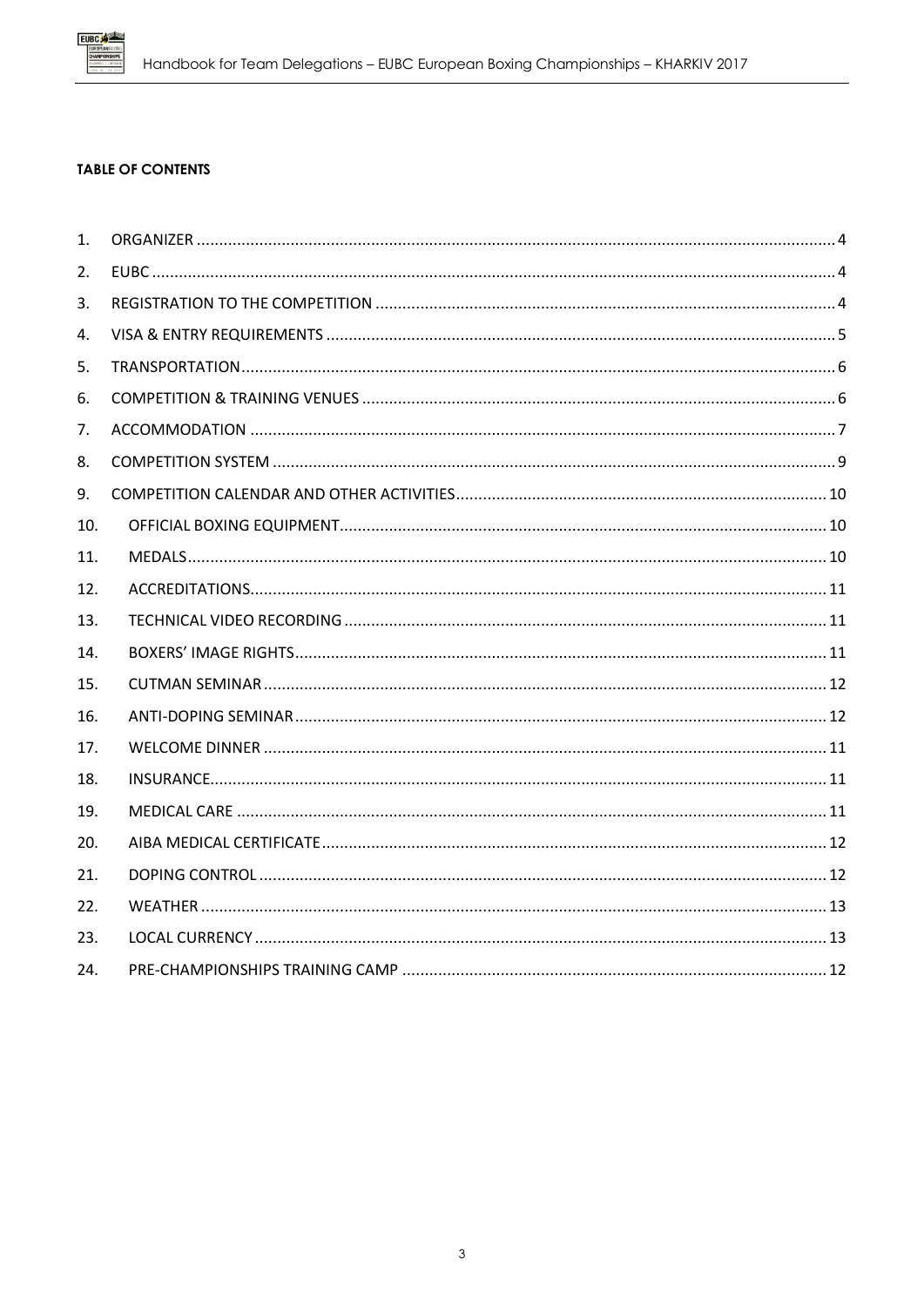

## **1. ORGANIZER**

<span id="page-3-0"></span>The Ukrainian Boxing Federation, affiliated with AIBA and EUBC, has been entrusted with the organization of the 2017 EUBC European Boxing Championships in Kharkiv, Ukraine and has created a Local Organizing Committee of the event.

| LOC Email for all Championships-related inquiries:<br><b>Official Event Website:</b> | kharkiv17@gmail.com<br>www.kharkiv17.com (under construction) |  |
|--------------------------------------------------------------------------------------|---------------------------------------------------------------|--|
| Ukrainian Boxing Federation                                                          | SymonaPetlyury str.8                                          |  |
|                                                                                      | 01032, Kyiv, Ukraine                                          |  |
|                                                                                      | +38 044 2882904                                               |  |

# <span id="page-3-1"></span>**2. EUBC**

## **2.1. Headquarters Contact Details**

| <b>Registrations for Team Delegations:</b> | alexandr.egorov@eubcboxing.org |
|--------------------------------------------|--------------------------------|
| <b>Competition related:</b>                | alexandr.egorov@eubcboxing.org |
| Press & Media related:                     | sportmoroni@gmail.com          |

For any additional information about the EUBC European Boxing Championships, please contact the EUBC Executive Director at alexandr.egorov@eubcboxing.org .

### **2.2. Competition Officials**

The Championship is a 3 Star (as per AOB Competition Rules) event and will be officiated by AIBA Certified International Technical Officials and Referees and Judges. The Supervisor of the 2017 EUBC European Boxing Championships is Mr. Marko Marovic.

# <span id="page-3-2"></span>**3. REGISTRATION TO THE COMPETITION**

All registrations for Team Delegations will have to be made through the AIBA database (https://www.aibadatabase.org/nf).

The database is open for registrations from **April 26, 2017.**

Please find a summary table below:

| <b>Registration for</b>                      | Done by                                                  | <b>Deadline</b>    |
|----------------------------------------------|----------------------------------------------------------|--------------------|
| <b>Boxers</b>                                | Each National Federation through AIBA<br>database        | May 15 (23:59 GMT) |
| <b>Team Officials</b>                        | Each National Federation through AIBA<br>database        | May 15(23:59 GMT)  |
| Arrival/Departure time of Team<br>Delegation | <b>Each National Federation through AIBA</b><br>database | May 15 (23:59 GMT) |
| <b>Rooming List</b>                          | Each National Federation through AIBA<br>database        | May 15 (23:59 GMT) |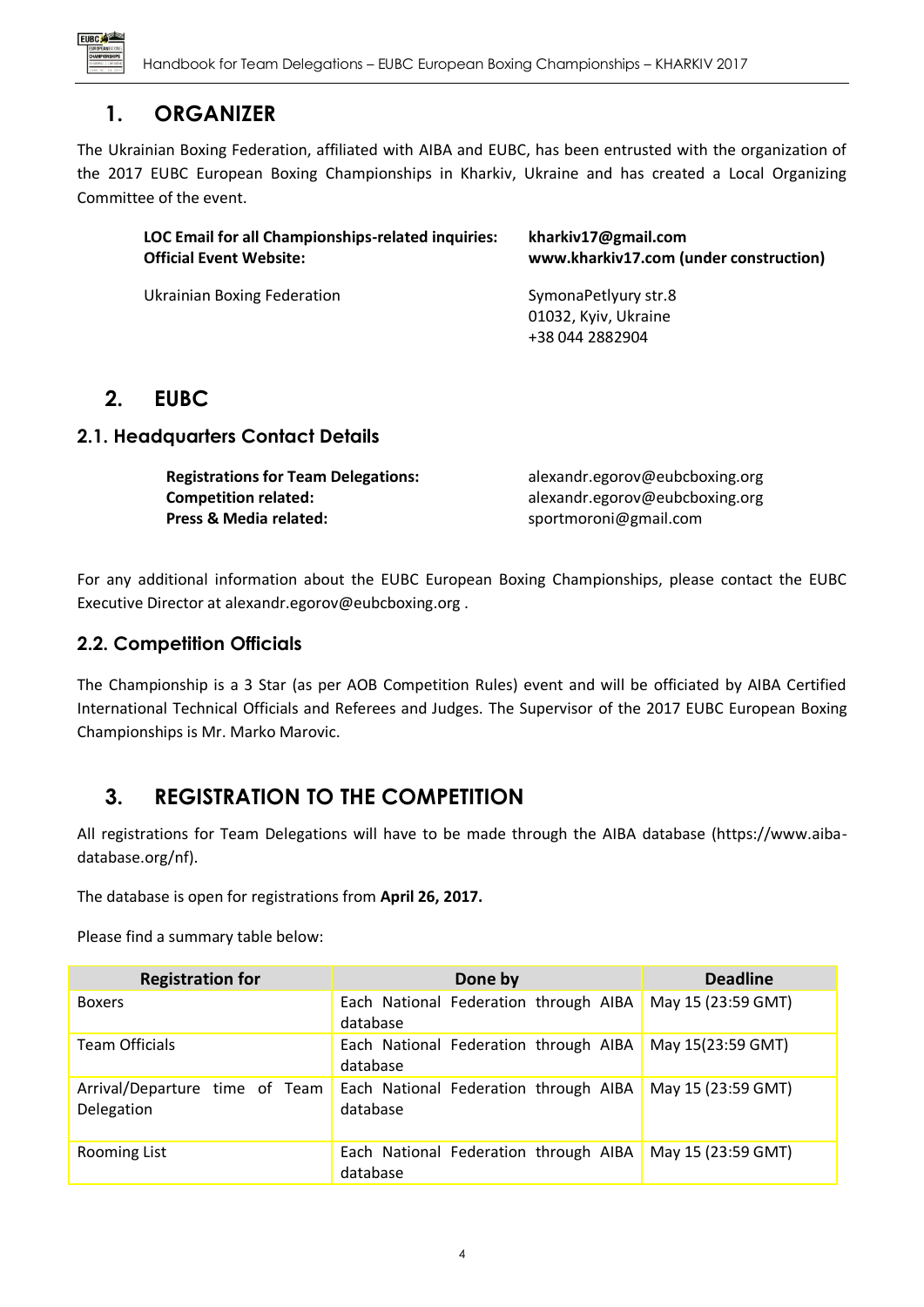

## **3.1. Participating Boxers**

Elite men boxers between the ages of 19 and 40 **(based on the year of birth)**will be eligible to compete in the following categories: 46-49 kg, 52 kg, 56 kg, 60 kg, 64 kg, 69 kg, 75 kg, 81 kg, 91 kg, 91+ kg.

Entering "Reserve boxer" in the database is encouraged. This function allows to register more than one boxer in the same category and to choose last minute which boxer will participate even after registration ended (only one boxer will be allowed to compete in each category).

## **3.2. Team Officials**

Each Team Delegation can have the following number of Team Officials:

- $\checkmark$  1 Team Manager
- $\checkmark$  1 Team Physician
- $\checkmark$  1 Physiotherapist
- $\checkmark$  Number of coaches according to below table:
	- o 1 3 Boxers: Up to 4 Coaches
	- o 4 7 Boxers: Up to 5 Coaches
	- o 8 10 Boxers: Up to 6 Coaches

## **3.2.1. Coaches**

Each Boxer will be entitled to be accompanied to the ring by up to three (3) Coaches. However, only two (2) Coaches may mount the apron of the ring and only one (1) may enter the ring.

 All boxers must be accompanied by at least one AIBA certified coach (1, 2 or 3-star) at ringside during the bouts

National Level coaches, who have not been certified through AIBA, will not be allowed access to the FOP and must be registered as an Extra Official. If any team does not have AIBA Certified coach (1, 2 or 3-star), please raise this issue at the Technical Meeting in order for arrangements to be made with another Team Delegation.

## **3.3. Extra Officials**

See article 12.2 of this document for other accompanying National Federations' members and liaise with the LOC regarding this matter.

## <span id="page-4-0"></span>**4. VISA & ENTRY REQUIREMENTS**

LOC will provide assistance regarding Visa, if required.

<span id="page-4-1"></span>**For any information please contact: kharkiv17@gmail.com**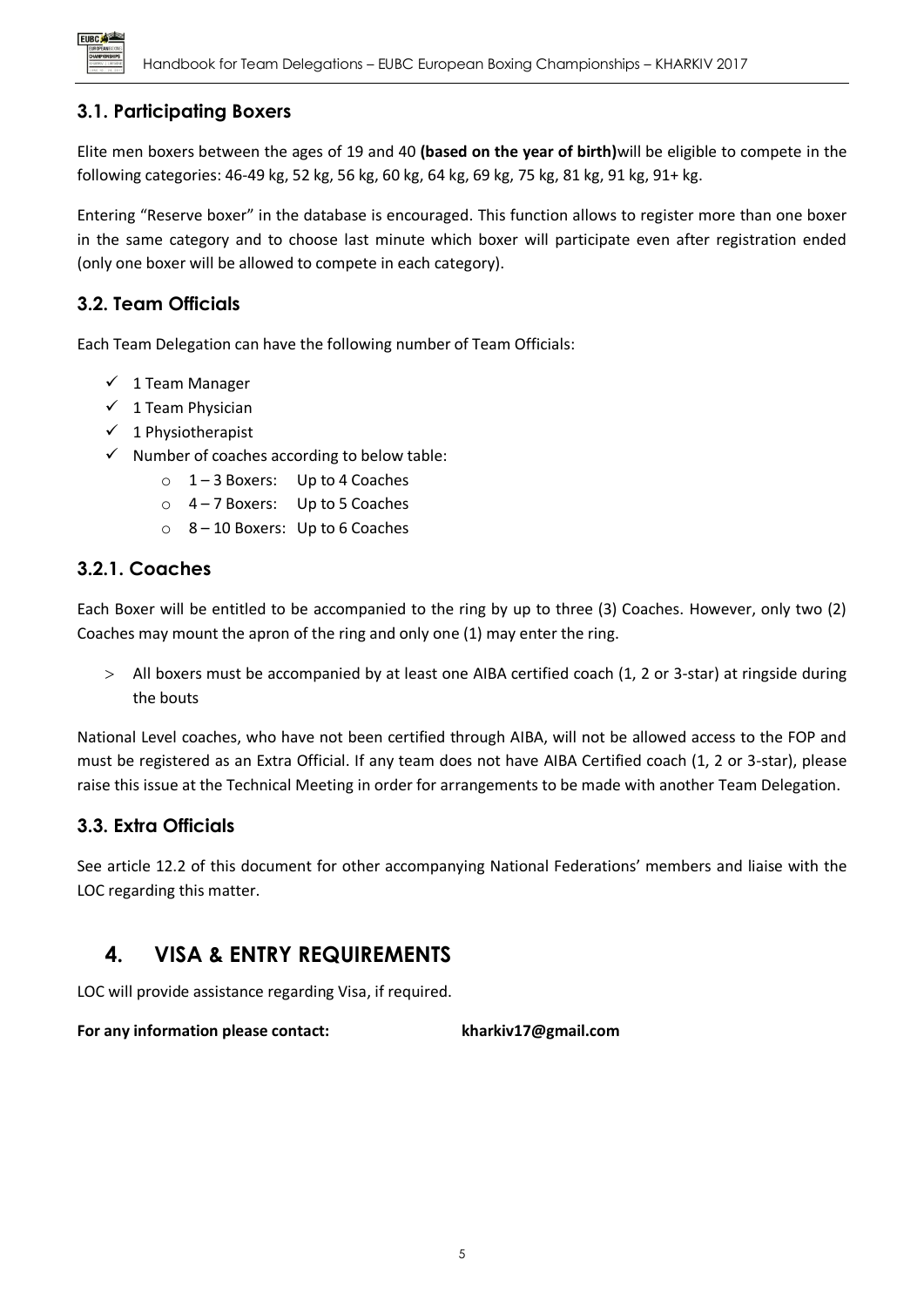

# **5. TRANSPORTATION**

## **5.1. International Transportation**

All flight information related to the Team Delegation must be entered in the AIBA Database during the registration and additionally sent to the LOC at kharkiv17@gmail.com. The airport of arrival and departure will be **Kharkiv International Airport (HRK)**–Kharkiv, Ukraine.

Deadline to submit arrival and departure information: May 15 (23:59 GMT)

The LOC's partner travel agency has the possibility to offer special airfare pricing for Team Delegations travelling from all European departure points to Kharkiv for the Championships. Please email kharkiv17@gmail.com for details.

## **5.2. Local Transportation**

Local transportation will be provided by the organizers to and from the airport, to and from the hotel to the competition venue and the training venue. In case of questions upon arrival at the airport in Kharkiv, please contact TBA (Kharkiv 2017 Transport Manager Position is to be filled asap and will be communicated to all via later versions of this Handbook).

# <span id="page-5-0"></span>**6. COMPETITION & TRAINING VENUES**

## **6.1.Competition Venue**



- Name: Lokomotyv Sports Palace
- Capacity: 3 000 seats
- > Address Kotlovastr. 90, 61017, Kharkiv, Ukraine

This modern multi-purpose arenawas built in 2004 and is home to the Ukrainian Fed Cup team, futsal team MFK LokomotyvKharkiv and the LokomotyvKharkiv volleyball team. Various high-profile boxing events, including the 2010 EUBC European Boxing Cup were held in Lokomotyv.

## **6.2. Training Venue**

The training Venue will be located on the premises of the Lokomotyv Sports Palace in an adjacent building.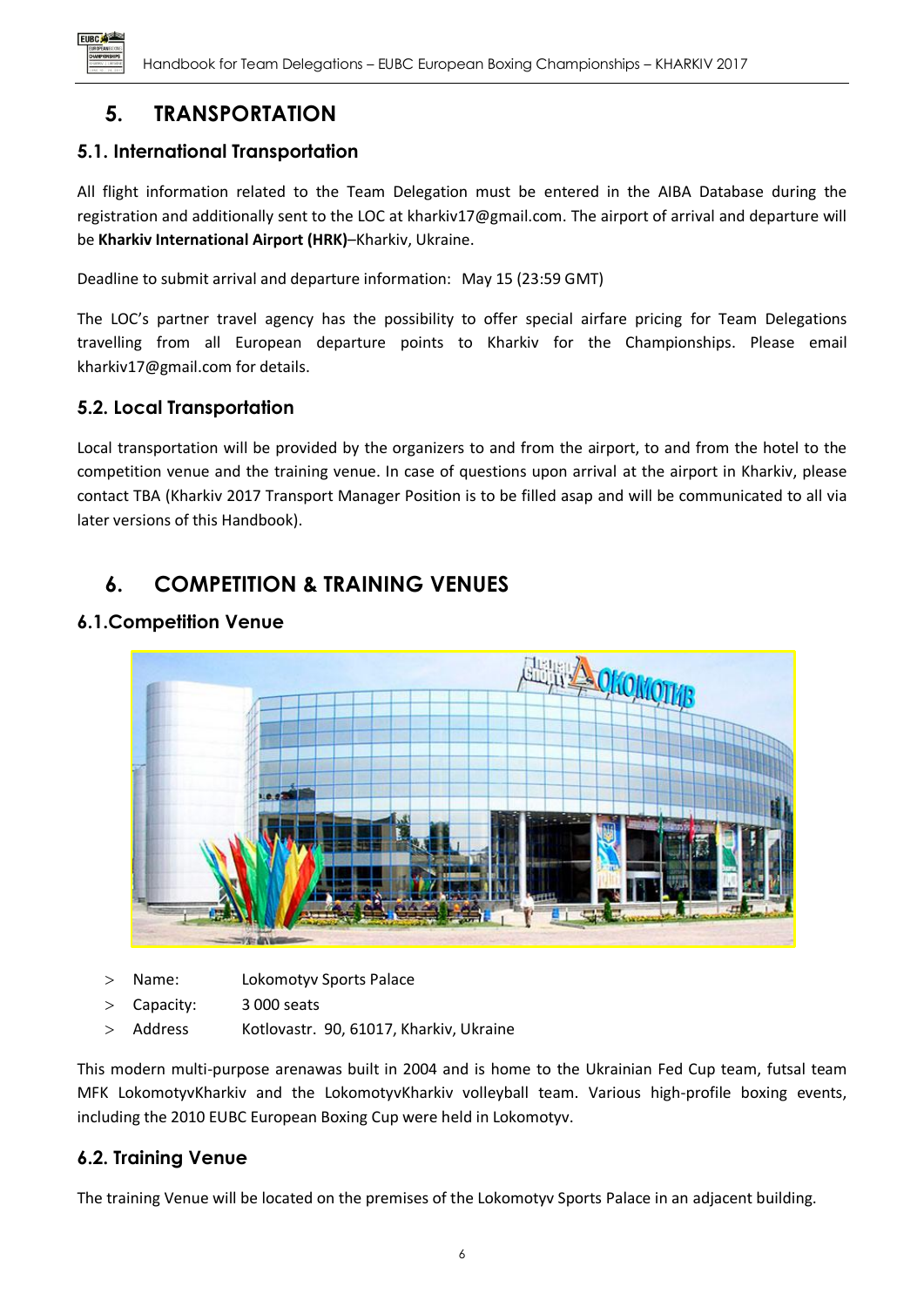

# **7. ACCOMMODATION**

<span id="page-6-0"></span>Allocation of single and double rooms required for the Team Delegation must be entered in the AIBA Database by May 15, 2017. Additionally, the rooming list must be emailed to the LOC at kharkiv17@gmail.com before May 15 (23:59 GMT)

## **7.1. Hotels for Team Delegation**

**Important:** Only Boxers and Team Officials (as per point 3.2 above) and timely registered in the AIBA Database will be allowed to stay in these hotels.

#### **Team Delegation Hotel 1**

Name: Premier Palace Kharkiv

Address: Nezalezhnosti Ave, 2, Kharkiv, 61000

Telephone: +38 057 766 4400

Distance to Competition Venue: 10 min

#### **Team Delegation Hotel 2**

| Name:                                 | HotelKharkiv                      |  |  |
|---------------------------------------|-----------------------------------|--|--|
| Address:                              | Freedom Square, 7, Kharkiv, 61022 |  |  |
| Telephone:                            | +38 057 758 00 08                 |  |  |
| Distance to Competition Venue: 10 min |                                   |  |  |

#### **Team Delegation Hotel 3**

- Name: Hotel Mercury Kharkiv
- Address: KharkivskykhDyvizii St, 29, Kharkiv, 61000

Telephone: +3[8 057 715 5515](javascript:void(0))

Distance to Competition Venue: 30 min

#### **Team Delegation Hotel 4**

| Name: | Ovis Hotel Kharkiv |  |
|-------|--------------------|--|
|       |                    |  |

Address: Haharina Ave, 201 B, Kharkiv, 61000

Telephone: +3[8 057 717 0633](javascript:void(0))

Distance to Competition Venue: 30 min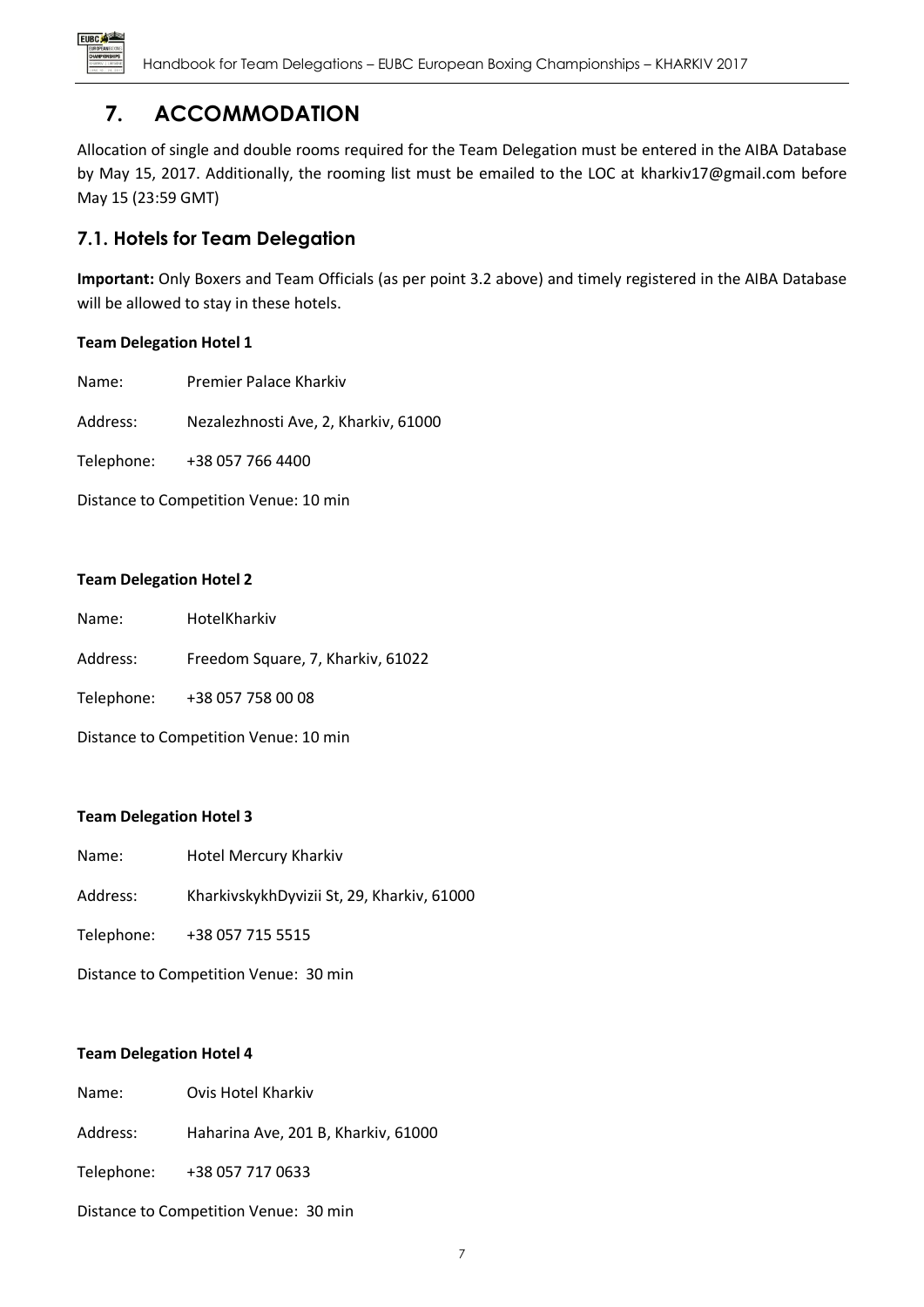

Included for all Team Delegation Official Hotels:

- $\checkmark$  Separate dining area for EUBC Team Delegations
- $\checkmark$  Parking
- $\checkmark$  TV
- $\checkmark$  Free wi-fi
- $\checkmark$  Laundry at a special rate

## **7.2. Room rates**

Single Occupancy EUR 75 / night / person

Double Occupancy EUR 55 / night / person

The room rate will be available during the entire Championship Period, as well as guaranteed for any early arrivals, should Teams wish to arrive earlier. Room rate includes full board (3 meals per day).

## **7.3. Payment conditions**

- All Team Delegations must pay their full room charges as above for the entire Event Period (June 14 25)
- Only on-site payment in CASH will be accepted (LOC will not be able to accept any other form of payment on site)
- Team Delegations will not be able to receive accreditation cards and hotel room keys if the payment is not made in full
- $>$  Extra Officials may be allowed to stay at the Team Delegation Hotels
- No deposit will be charged upon registration

#### **7.4. Meals**

Three (3) meals per day will be served. The daily menus will be done according to the AIBA Dietary Requirements. The meal hours will be:

| Breakfast: | $07:00 - 10:00$ |
|------------|-----------------|
| Lunch:     | $11:30 - 14:00$ |
| Dinner:    | $19:00 - 23:00$ |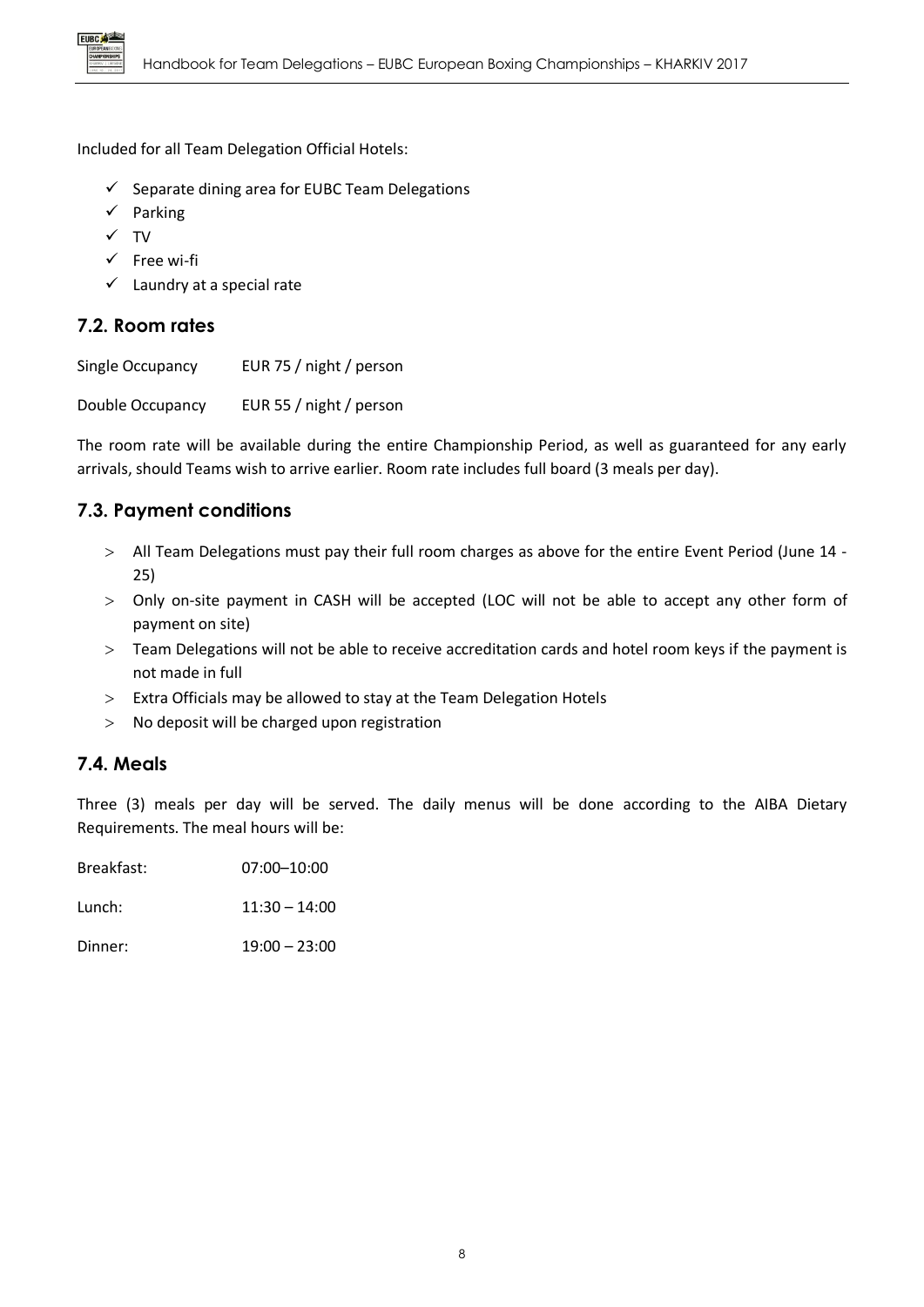

# **8. COMPETITION SYSTEM**

<span id="page-8-0"></span>The Championships will be run according to AIBA Technical Rules and AOB Competition Rules. The Official Draw will be conducted by Swiss Timing through an electronic draw. Two (2) rings will be used.

# **9. QUALIFICATION TO AIBA WORLD BOXING CHAMPIONSHIPS HAMBURG 2017**

The EUBC European Confederation Boxing Championships 2017 will serve as the European Qualifying Event for the AIBA World Boxing Championships Hamburg 2017.

The top ranked boxers in each weight category at this event will obtain quota places as follows:

| <b>Weight category</b> | Hamburg 2017<br><b>Quota Places</b> |
|------------------------|-------------------------------------|
| 46-49kg                | 8                                   |
| 52kg                   | 8                                   |
| 56kg                   | 8                                   |
| 60kg                   | 8                                   |
| 64kg                   | 8                                   |
| 69 kg                  | 8                                   |
| 45 kg                  | 8                                   |
| 81 kg                  | 8                                   |
| 91 kg                  | 8                                   |
| 91+ kg                 | 8                                   |
| Total:                 | 80                                  |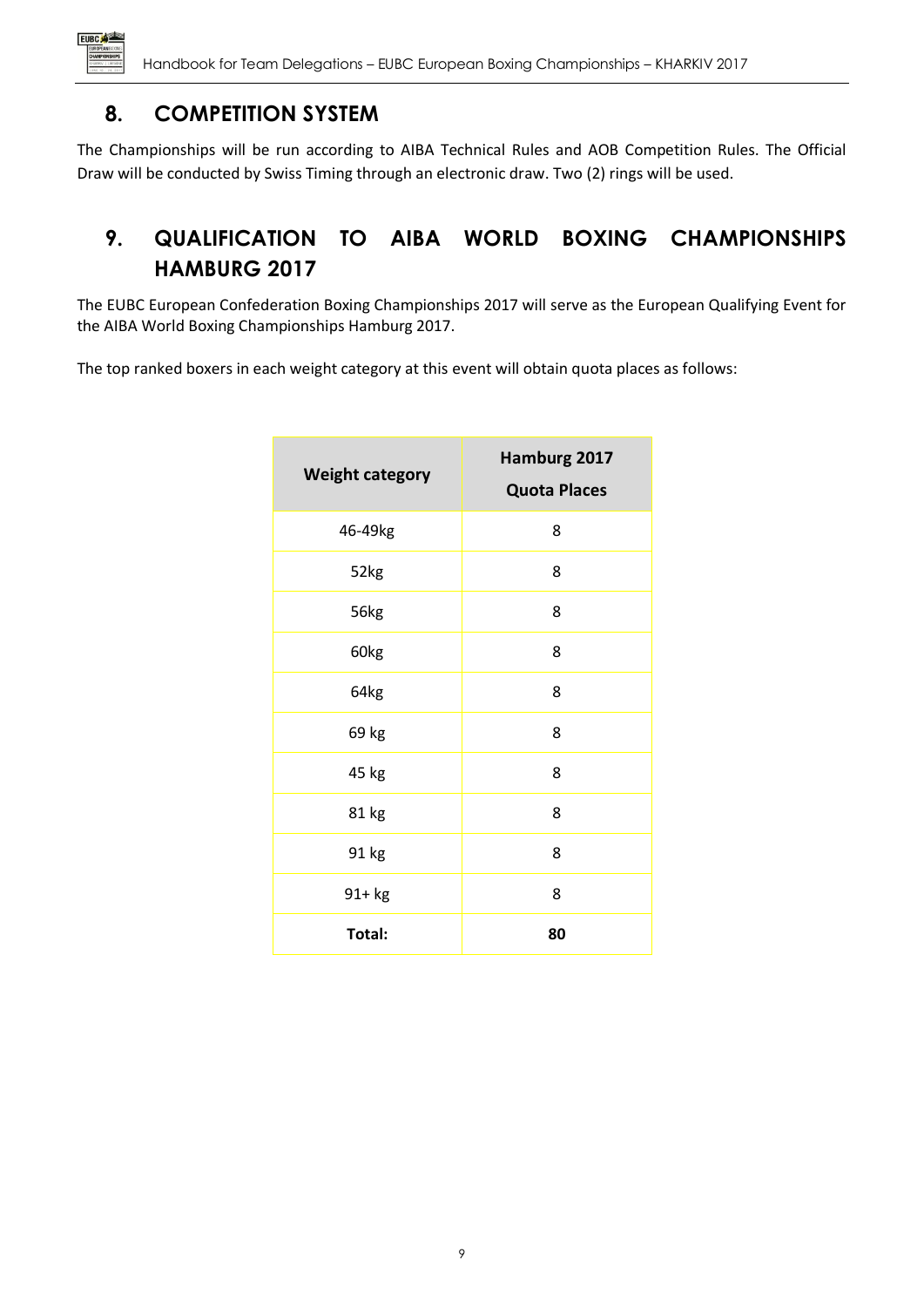

# **10. COMPETITION CALENDAR AND OTHER ACTIVITIES**

<span id="page-9-0"></span>Event Period June 14 – 25, 2017

Competition Period: June 16 – 24, 2017

| Event                                   | Date, Time                            | <b>Place</b>               |
|-----------------------------------------|---------------------------------------|----------------------------|
| <b>Team Delegation Arrivals</b>         | June 14                               |                            |
| <b>Cutman Course</b>                    | June 13-14                            | Kharkiv Palace Hotel - TBC |
| <b>Medical Certificate Distribution</b> | June 15 @ 09:00 - 12:00&13:00 - 16:00 | Lokomotyv Sports Palace    |
| Anti-Doping Seminar                     | June 15 (TBC)                         | Kharkiv Palace Hotel - TBC |
| <b>Technical Meeting</b>                | June 15 @ 19:00                       | Kharkiv Palace Hotel       |
| Welcome Dinner                          | June 15 @ 20:30                       | Kharkiy Palace Hotel       |
| General Weigh-In                        | June 16 @ 07:00 - 09:00               | Lokomotyv Sports Palace    |
| Official Draw                           | June 16 @ 12:00                       | Kharkiy Palace Hotel       |
| <b>Opening Ceremony</b>                 | June 16 @ 18:00                       | Lokomotyv Sports Palace    |
| Preliminaries                           | June 16 - June 20                     | Lokomotyv Sports Palace    |
| Quarterfinals                           | June 21                               | Lokomotyv Sports Palace    |
| Rest Day                                | June 22                               |                            |
| Semi-Finals                             | June 23                               | Lokomotyv Sports Palace    |
| Finals                                  | June 24 @ 16:00 (TBC)                 | Lokomotyv Sports Palace    |
| <b>Farewell Dinner</b>                  | June 24 @ 20:30                       | <b>TBA</b>                 |
| Departures                              | June 25                               |                            |
| AIBA ITO Course                         | TBC                                   | <b>TBC</b>                 |

<span id="page-9-1"></span>You will find attached at the end of this Handbook the detailed provisional Competition Schedule of the event.

# **11. OFFICIAL BOXING EQUIPMENT**

All official boxing equipment for the EUBC European Boxing Championships Kharkiv 2017 will be provided by AIBA Official Licensee - Taishan.

# <span id="page-9-2"></span>**12. MEDALS**

EUBC and the Local Organizing Committee will distribute medals for each of the ten weight categories:

- $\checkmark$  1st Place: gold medal (1)
- $\checkmark$  2nd Place: silver medal (1)
- $\checkmark$  3rd Place: bronze medal (1)
- $\checkmark$  4th Place: bronze medal (1)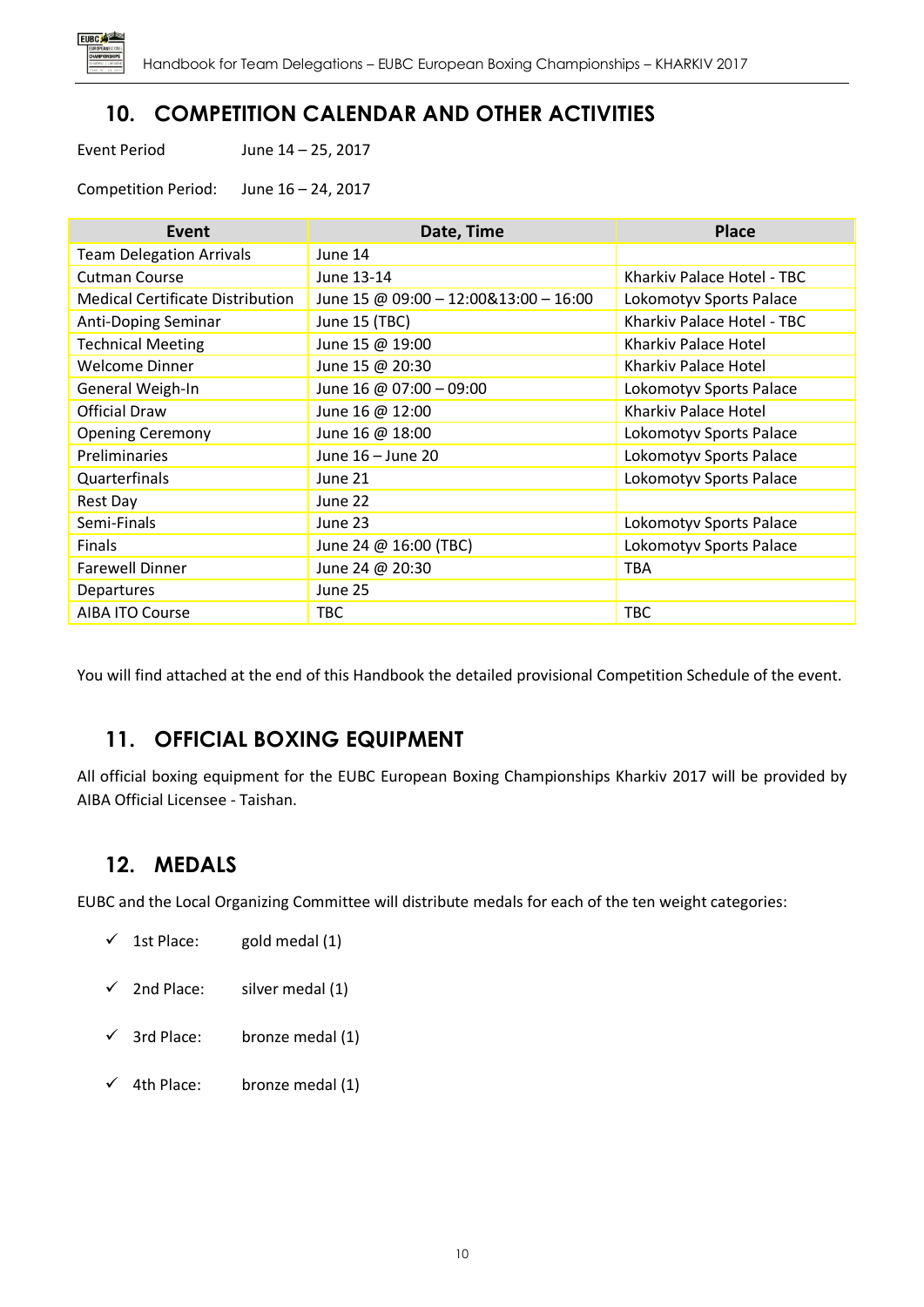

# **13. ACCREDITATIONS**

## <span id="page-10-0"></span>**12.1. For Team Delegations' Members**

All Team Delegations' members (as listed in articles 3.1 and 3.2) who are registered for the event through the AIBA Database within the deadline will receive their accreditations on site after the accommodation payment has been approved by the LOC.

## **12.2. For Accompanying National Federations' Members**

Each National Federation has the possibility to request up to six (6) additional accreditations for its internal needs and VIPs, by completing the accreditation request form (in the annex) and sending it back to eubc.office@gmail.com and kharkiv17@gmail.com no later than June 10 (23:59 GMT).

## **12.3. For Media and Press**

Registrations are already open on AIBA Website [:http://www.aiba.org/aiba-2017-continental-championships](http://www.aiba.org/aiba-2017-continental-championships-media-registration-form/)[media-registration-form/](http://www.aiba.org/aiba-2017-continental-championships-media-registration-form/)

# <span id="page-10-1"></span>**14. TECHNICAL VIDEO RECORDING**

Each National federation will be allowed to record the bout of their boxers with up to one camera per ring. Two specific locations in the stands will be reserved to these technical areas. Recordings are for technical purposes only and not for public broadcasting, social media included. The access to the two technical video recording areas will be conditioned to the signature of a disclaimer in this regard. You will find it attached at the end of this Handbook. The team manager of each National federation must bring the signed copy at the general technical meeting.

## <span id="page-10-2"></span>**15. BOXERS' IMAGE RIGHTS**

EUBC has appointed a special TV team that will be in charge of the filming of promotional images of boxers before and during the Championships. By participating in the Championship, each Boxer agrees to release his/her image rights to AIBA/EUBC for promotional purposes.

# <span id="page-10-3"></span>**16. WELCOME DINNER**

Two (2) Delegates per Team delegation are invited by the LOC to attend this event. Appropriate transportation will be organized and communicated at the Technical Meeting and in Team Delegations' Hotels.

## <span id="page-10-4"></span>**17. INSURANCE**

All participants are requested to get their own travel and medical insurance as the LOC will provide liability insurance for all participants only at the Competition Venue.

## <span id="page-10-5"></span>**18. MEDICAL CARE**

The LOC will provide medical care and first-aid during the entire Championships Period to any participant who suffers from a sports injury contracted during the Championships.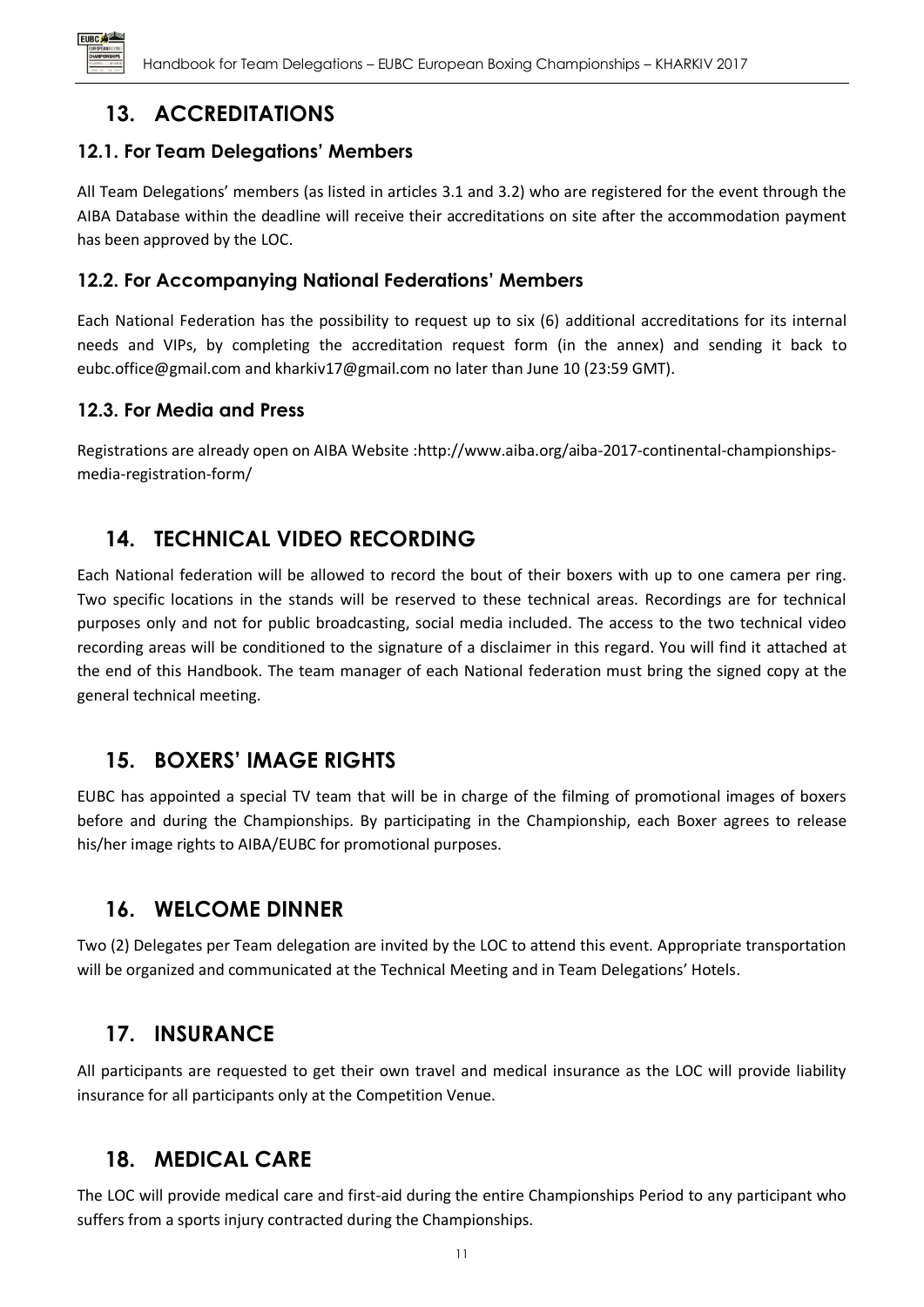

# **19. AIBA MEDICAL CERTIFICATE**

<span id="page-11-2"></span>Please be reminded that for the General Weigh-In all boxers must bring an AIBA Medical Certificate issued within the last 3 months and containing all 3 pages (pgs. 31-33 of the AIBA Technical Rules – available on the AIBA website). If a boxer does not have a Medical Certificate, he can undergo a medical check and receive one on June 15, 2017 at the Lokomotyv Sports Palace during 09:00 – 12:00 and 13:00 – 16:00. More information will be available at the Official Team Delegations hotels.

# <span id="page-11-3"></span>**20. DOPING CONTROL**

Anti-doping control will be conducted in accordance with the AIBA Anti-Doping Rules and the World Anti-Doping Code. We would like to remind you that according to WADA regulations, from 2016 blood testing may be conducted during AIBA Competitions. TUE must be submitted through ADAMS system no later than May 16, 2017.

# <span id="page-11-4"></span>**21. PRE-CHAMPIONSHIPS TRAINING CAMP**

The LOC invites interested Team Delegations to arrive to Kharkiv for Pre-Championships Training Camp. It is offered from June 4, 2017 and until the start of the event. Team Delegations can adjust the duration of the Training Camps per their needs.

<span id="page-11-0"></span>For detailed information, please email kharkiv17@gmail.com

# **22. CUTMAN COURSE**

Following latest Rules' changes, AIBA will organise a Cutman Course prior the competition in order for each participating National Federation to have at least one certified Cutman within its team at a reasonable cost.

All AIBA Certified coach (1,2 or 3-star) are eligible to take this course.

**Dates:** June 13 - 14, 2017

**Location:** Kharkiv, Ukraine

**Content:** Professional Hand wrapping, cut prevention and treatment.

**Price**: 300 USD

Registration will be done through AIBA Database, more information will be communicated soon.

# <span id="page-11-1"></span>**23. ANTI-DOPING SEMINAR**

An Anti-doping Seminar, organized jointly by the Ukrainian National Anti-Doping Center and AIBA/EUBC, will take place during the event as set in the schedule in point 9. It is advised that Teams Delegations' doctors attend, whereas interested coaches are also welcome.